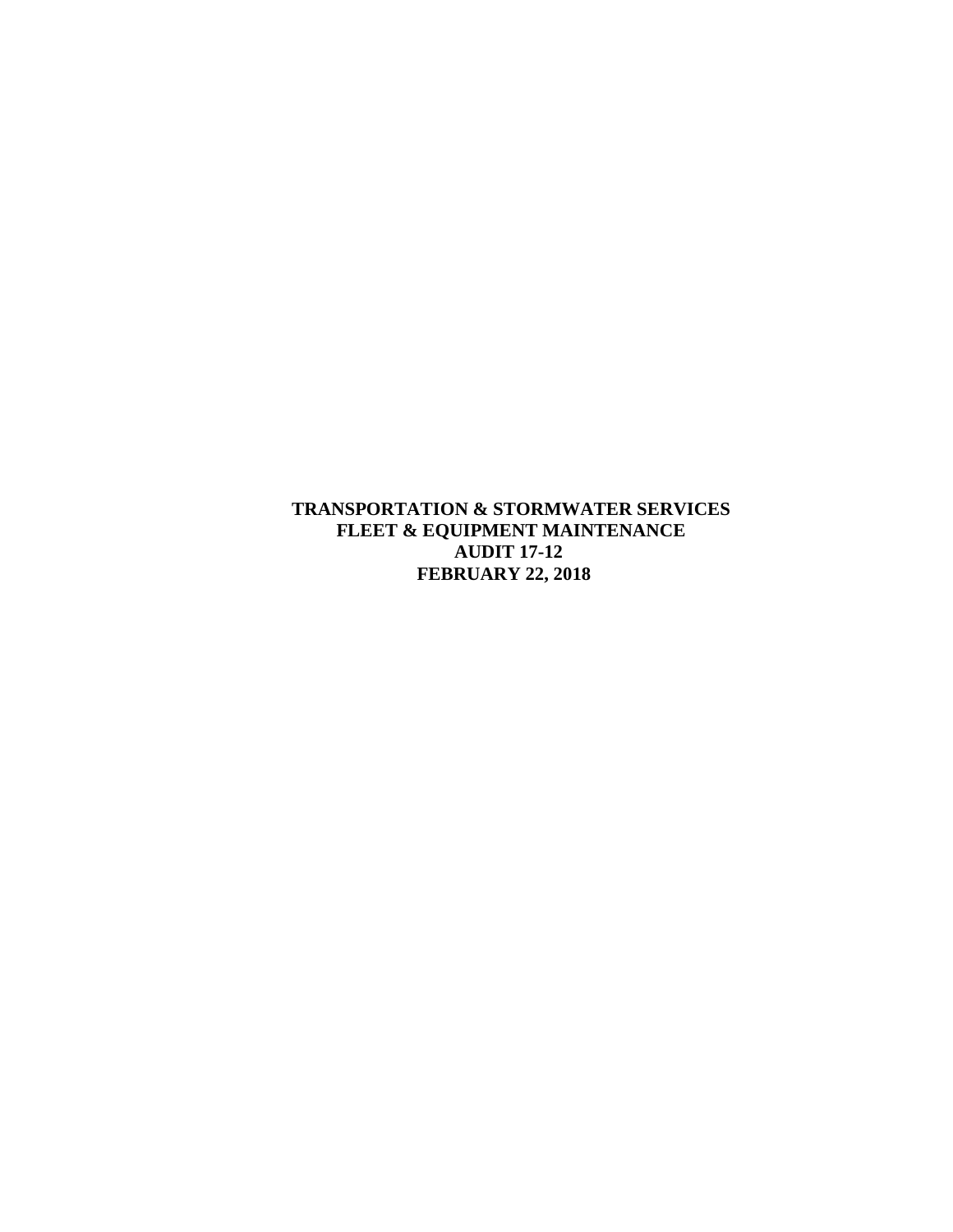# **CITY OF TAMPA**



**Bob Buckhorn, Mayor**

**Internal Audit Department**

**Christine Glover, Internal Audit Director**

February 22, 2018

Honorable Bob Buckhorn Mayor, City of Tampa 1 City Hall Plaza Tampa, Florida

RE: Transportation & Stormwater Services (TSS) Fleet & Equipment Maintenance, Audit 17-12

Dear Mayor Buckhorn:

Attached is the Internal Audit Department's report on TSS Fleet & Equipment Maintenance.

We thank the management and staff of the Department of TSS for their cooperation and assistance during this audit.

Sincerely,

/s/ Christine Glover

Christine Glover Internal Audit Director

cc: Dennis Rogero, Chief of Staff Sonya Little, Chief Financial Officer Ernest Mueller, Chief Assistant City Attorney Brad Baird, Administrator of Public Works & Utility Services Jean Duncan, Director of Transportation & Stormwater Services Peter Brett, Manager of Transportation & Stormwater Operations

**315 E. Kennedy Blvd** • **Tampa, Florida 33602** • **(813) 274-7159**

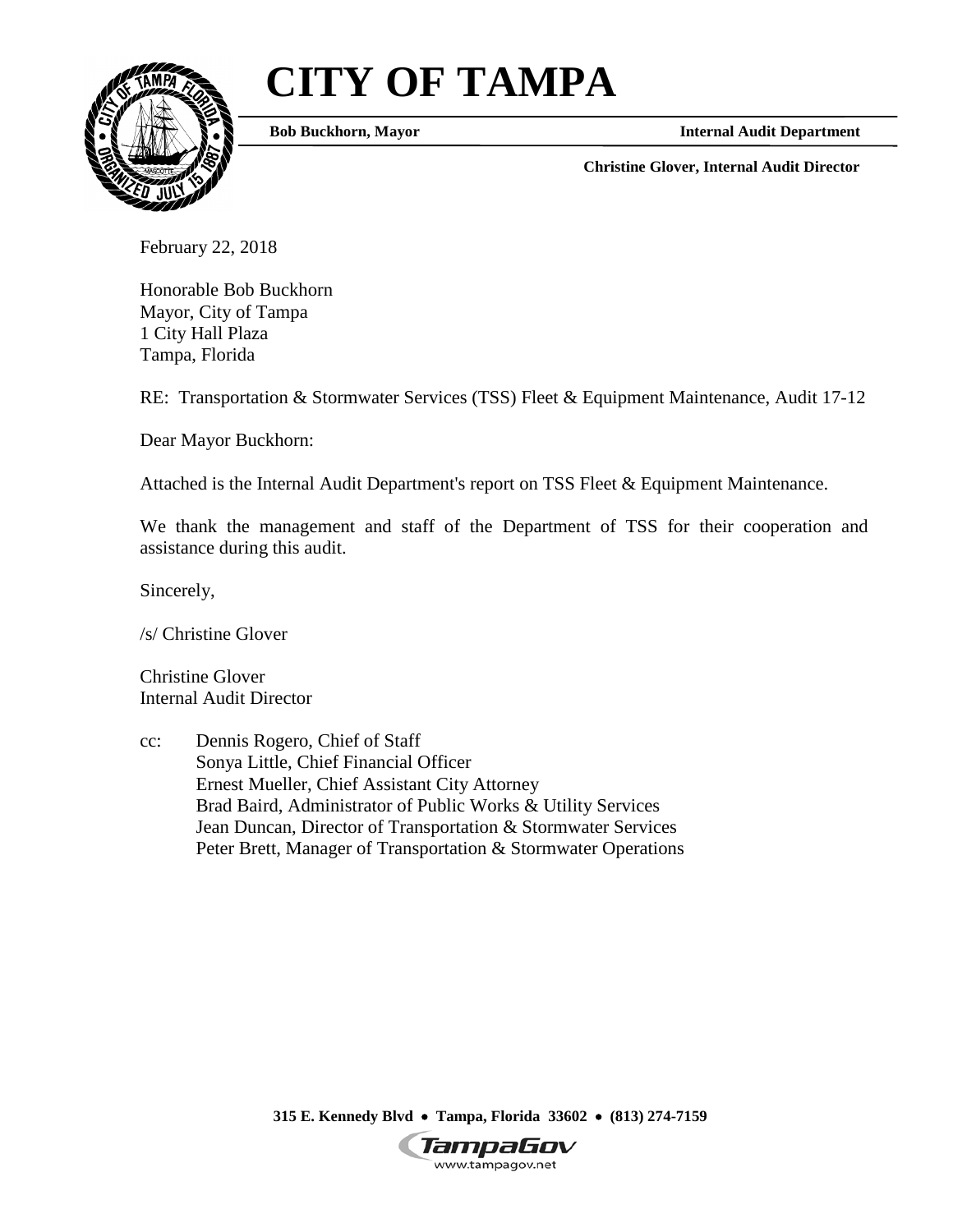# **TRANSPORTATION & STORMWATER SERVICES FLEET & EQUIPMENT MAINTENANCE AUDIT 17-12 FEBRUARY 22, 2018**

/s/ Stephen Mhere

\_\_\_\_\_\_\_\_\_\_\_\_\_\_\_\_\_\_\_\_\_\_\_\_\_\_\_\_\_\_\_\_\_\_\_\_\_\_\_ Auditor

/s/ Christine Glover

\_\_\_\_\_\_\_\_\_\_\_\_\_\_\_\_\_\_\_\_\_\_\_\_\_\_\_\_\_\_\_\_\_\_\_\_\_\_\_ Audit Director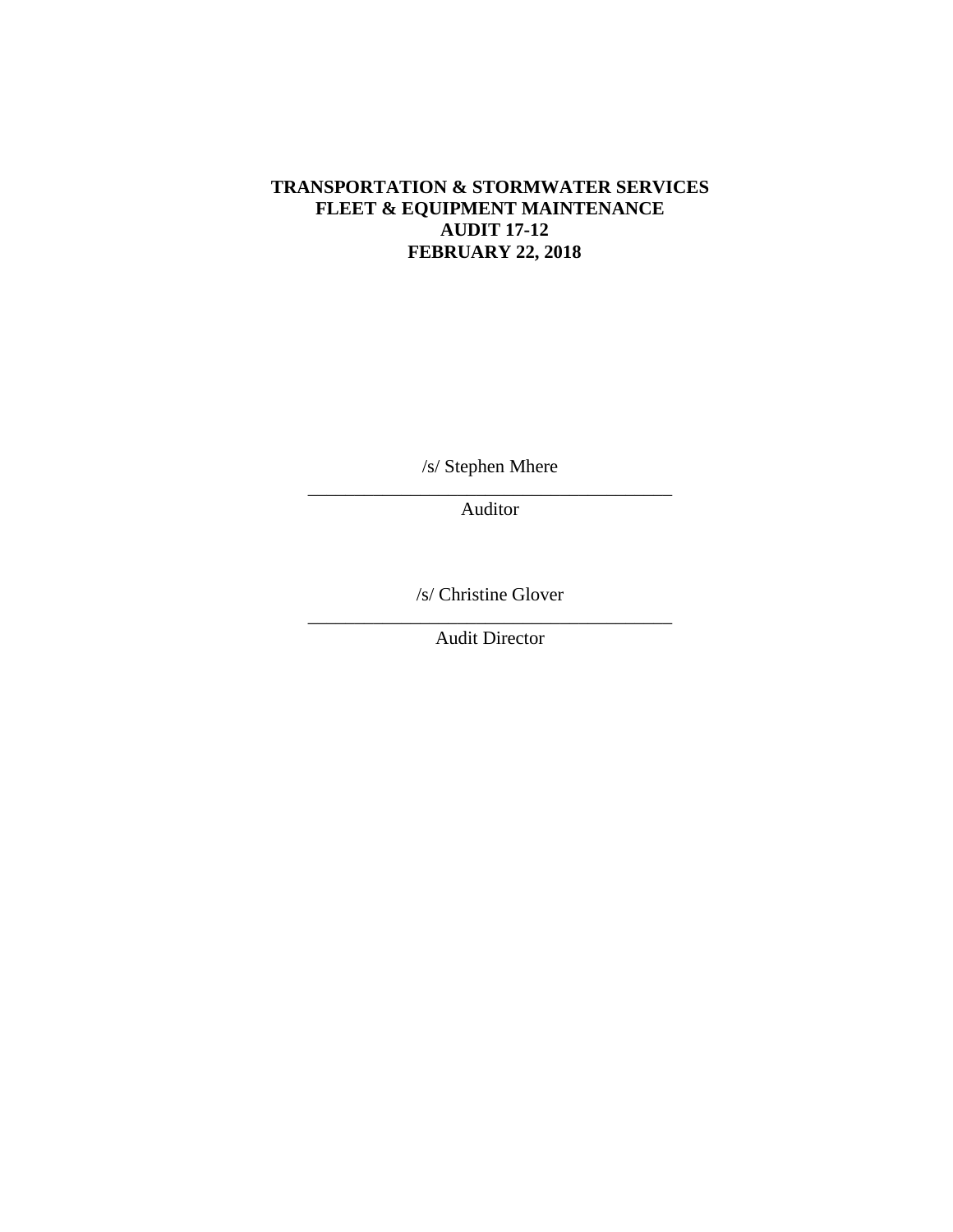#### **TRANSPORTATION & STORMWATER SERVICES FLEET & EQUIPMENT MAINTENANCE AUDIT 17-12**

#### **BACKGROUND**

The City of Tampa (COT)'s Department of Transportation & Stormwater Services (TSS) is responsible for building and maintaining transportation and storm water infrastructure. Its functions are very critical to the citizens of the City. They include providing safe mobility by maintaining right of way assets like roads, traffic signs and signals, pavement markings, storm water drainage, and movable bridges. In addition to Customer Service, there are three divisions in TSS, namely Transportation Engineering, Stormwater Engineering, and TSS Operations.

For its operations, TSS uses various assets and resources including vehicles, large equipment, and small tools. As of June 30 2017, there were 201 fuel-powered, motorized equipment assigned to TSS, including vehicles. Inventory records for small equipment showed a count of 134 small tools, including items such as saws, generators, jackhammers, coring drills, and compressors. Maintenance, of these assets, is the responsibility of Equipment Facility and Yard Operations (EFYO), a unit in TSS Operations. EFYO is staffed with five members: two technicians, two traffic maintenance specialists, and the EFYO coordinator/supervisor.

#### **STATEMENT OF OBJECTIVES**

This audit was conducted in accordance with the Internal Audit Department's FY 2017 Audit Agenda. The objectives of the audit were to determine that:

- 1. TSS has a program in place for the appropriate maintenance of vehicles and equipment assigned to the TSS Department.
- 2. Adequate internal controls have been implemented to provide reasonable assurance that TSS' maintenance practices are congruent with COT policies, including policies on fleet and equipment maintenance.

#### **STATEMENT OF SCOPE**

This audit evaluated TSS activities relating to maintenance of department vehicles and equipment during FY 2016 and 2017. We evaluated internal controls for the maintenance program, including physical security for the small tools workshop at the department's yard operations facility. The department's credit card purchases were also evaluated, but this was limited to purchase card (p-card) records for the acquisition of repair supplies only.

## **STATEMENT OF METHODOLOGY**

We reviewed TSS internal reports, observed its activities, and documented its processes related to vehicle and equipment maintenance. We obtained relevant fleet maintenance policies and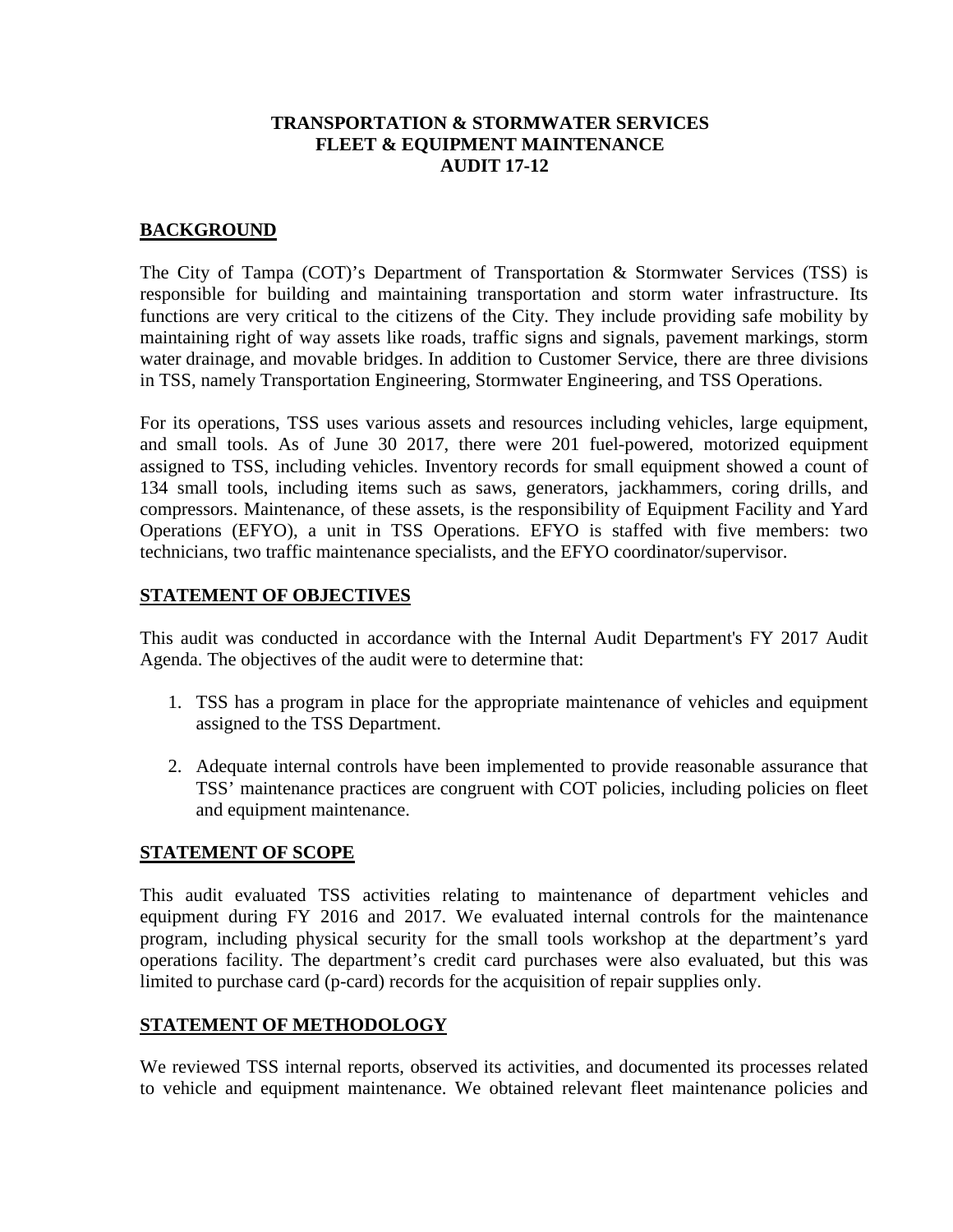reports from COT's Fleet Management Division (Fleet) and compared them to TSS' practices, particularly in vehicle and equipment inspections, planned maintenance, and vehicle utilization. We reviewed the Revenue & Finance Department's inventory policies and used them as a basis for comparison with TSS' inventory practices in its small tools workshop. We evaluated the department's p-card processes against industry best practice standards for accounting in purchasing.

We interviewed the TSS manager about his views on the maintenance program in general and possible fraud and waste in particular. We also interviewed the EFYO coordinator about general yard operations. We consulted with COT's fleet manager regarding general fleet maintenance policies and standards, and the division's role in TSS' maintenance program. Fleet management reports used in this audit were produced in the FASTER system, which was deemed reliable in a previous audit.

# **STATEMENT OF AUDITING STANDARDS**

We conducted this performance audit in accordance with generally accepted government auditing standards. Those standards require that we plan and perform the audit to obtain sufficient, appropriate evidence to provide a reasonable basis for our findings and conclusions based on our audit objectives. We believe that the evidence obtained provides a reasonable basis for our findings and conclusions based on our audit objectives.

## **AUDIT CONCLUSIONS**

Based upon the test work performed and the audit findings noted below, we conclude that:

- 1) TSS has a program in place for the appropriate maintenance of vehicles and equipment assigned to it.
- 2) While TSS has implemented internal controls in some aspects of its fleet and equipment maintenance program, more can be done to make the program work better.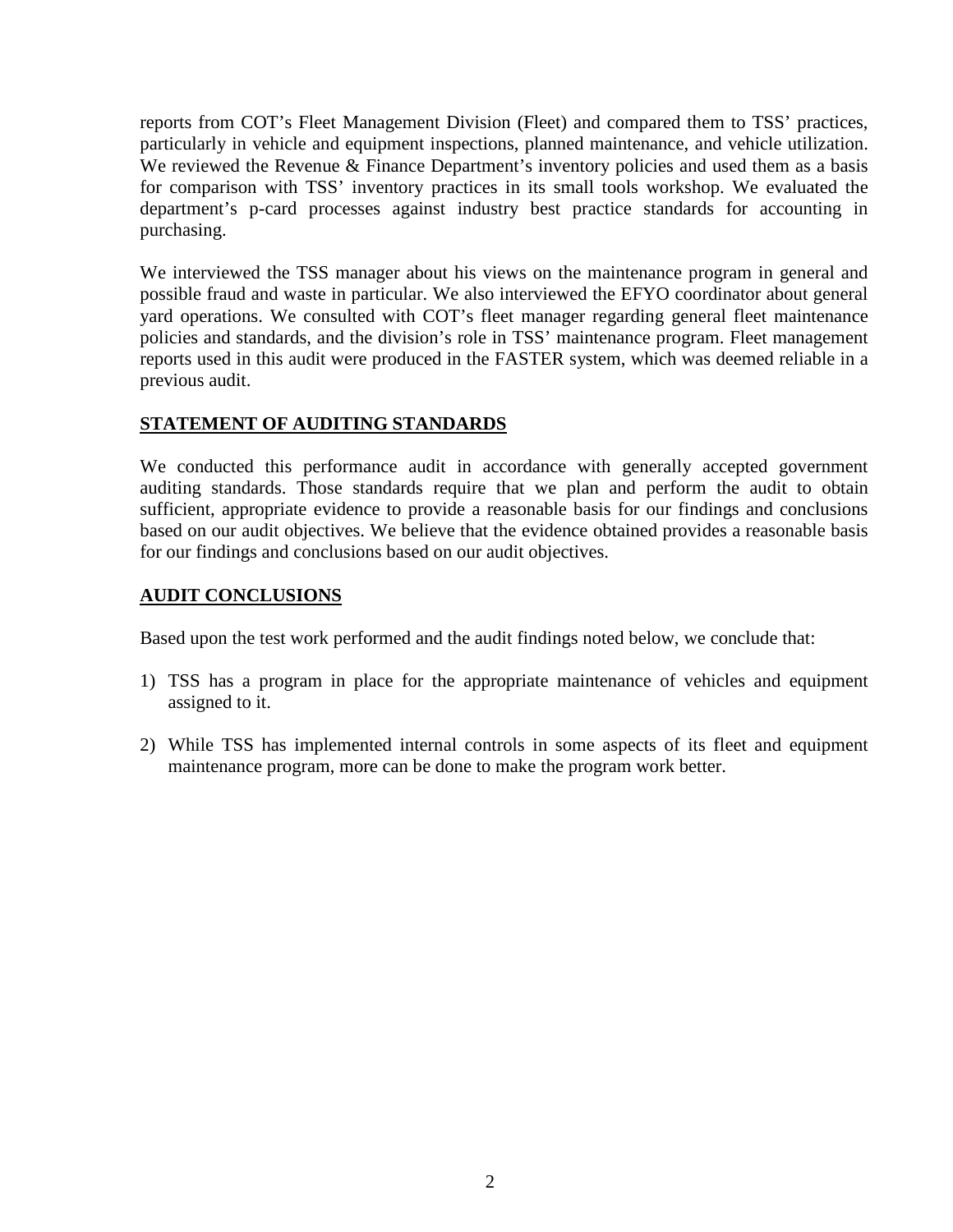# **POLICIES AND STANDARD OPERATING PROCEDURES**

STATEMENT OF CONDITION: TSS uses small tools, various types and sizes of equipment, and a fleet of vehicles to carry out its daily operations. As of June 2017, reports showed TSS had at least 201 motorized equipment in addition to 134 small tools.

TSS Operations' EFYO unit is responsible for coordinating the maintenance of these different assets while actual maintenance work is performed by various entities. Generally, the EFYO maintains all small tools and Fleet maintains all vehicles and large equipment. Outside warrantors (e.g., dealerships) maintain all newer vehicles still under warranty, and other outside vendors maintain vehicles that are sent to them under the citywide sublet program administered by Fleet. In all these circumstances, the EFYO unit coordinates maintenance activities, from getting the vehicle out through bringing it back into service at TSS.

Currently, TSS Operations does not have documented policies and/or standard operating procedures to provide guidance on how best to carry out its maintenance functions. According to TSS, an outside contractor has been hired to help establish a policy/standard operating procedure (SOP) manual.

CRITERIA: All COT departments are required, under provisions of Chapter 2-46 of the municipal code, to create and maintain proper documentation of their functions, policies and procedures. Also, documented policies and/or SOPs are essential for an effective internal control system. Last but not least, documentation of policies and procedures is important for the retention of an organization's operational knowledge and employee training.

CAUSE: TSS Operations has not put together a comprehensive maintenance policy manual likely because the bulk of the required maintenance, that of vehicles and equipment, has been outsourced to Fleet. Also, practically all vehicles, equipment, and small tools, are acquired from manufacturers with their own manuals, making it appear implausible to spend time and effort creating a comprehensive policy or SOP manual.

EFFECT OF CONDITION: The absence of a documented policy manual could result in inconsistencies in the fleet and equipment maintenance activities as well as employee training. The negative impact TSS Operations Division suffers when it loses institutional knowledge is compounded when there are no documented policies or SOPs to fill the gap.

RECOMMENDATION 1: We recommend that TSS Operations Division document a comprehensive policy and/or SOP to cover all aspects of its maintenance function, to include maintenance policies for vehicles, equipment, as well as small tools.

MANAGEMENT RESPONSE: Agree. TSS Operations will document functions, policies and procedures for the Equipment, Facility and Yard Operations (EFYO) Team.

TARGET IMPLEMENTATION DATE: The SOP manual for EFYO was initiated in September 2017. The work should be completed within a five months after the actual project start date, February 2018.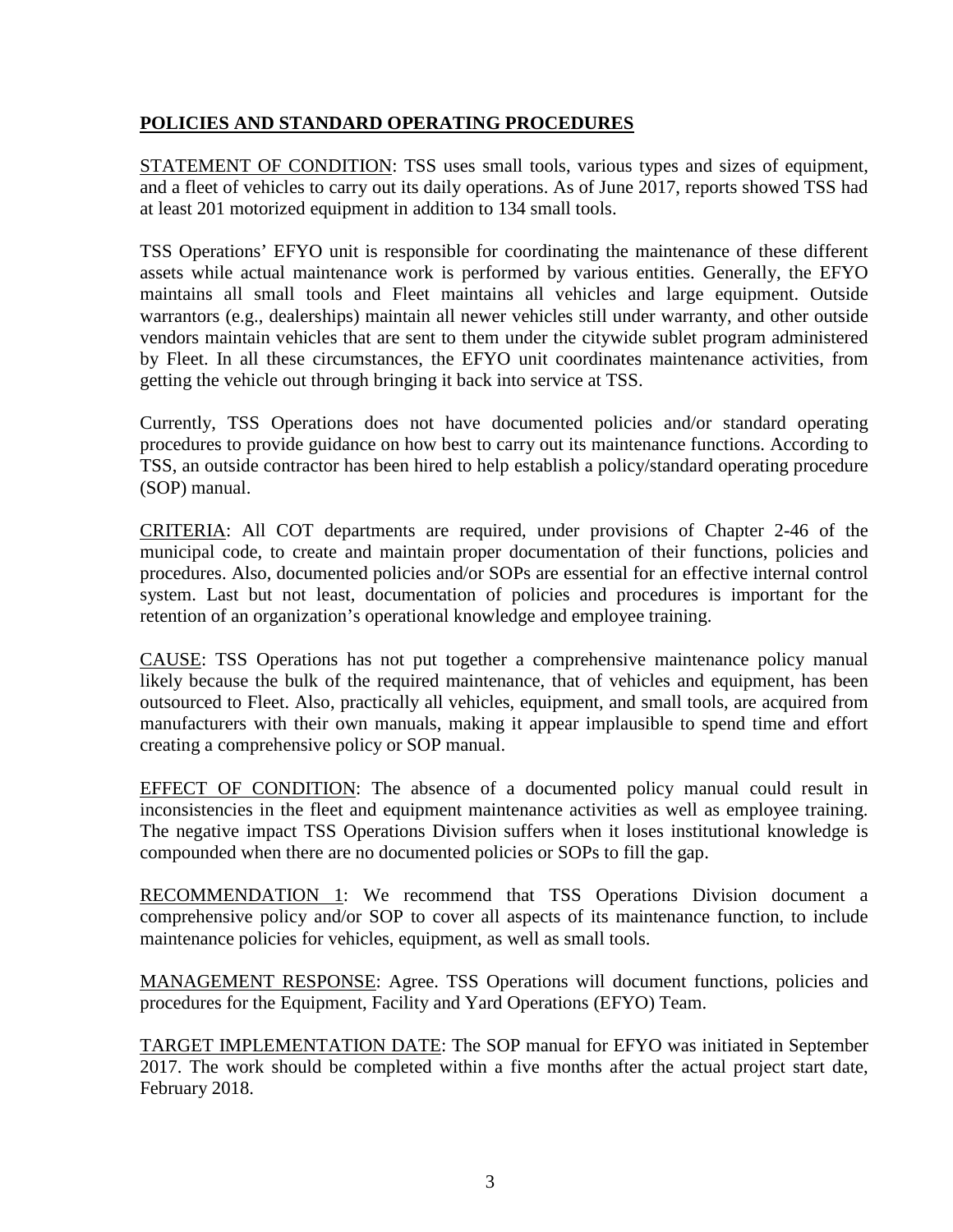## **OVERDUE PREVENTIVE MAINTENANCE**

STATEMENT OF CONDITION: All COT departments are required to take their vehicles and some of their equipment to Fleet for preventive maintenance (PM) in a timely manner. TSS complies with this policy in the majority of cases. However, as shown in Table 1 below, some of the department's vehicles have gone overdue in their scheduled maintenance.

| <b>Table 1: TSS Vehicles Overdue for Preventive Maintenance</b> |                                                               |                                       |
|-----------------------------------------------------------------|---------------------------------------------------------------|---------------------------------------|
| <b>Date</b>                                                     | (March - August 2017)<br><b>Number of Vehicles</b><br>Overdue | <b>Percent of Vehicles</b><br>Overdue |
| 8/7/2017                                                        | 41                                                            | 15%                                   |
| 7/24/2017                                                       | 33                                                            | 13%                                   |
| 7/11/2017                                                       | 36                                                            | 13%                                   |
| 6/26/2017                                                       | 31                                                            | 11%                                   |
| 6/12/2017                                                       | 31                                                            | 10%                                   |
| 5/30/2017                                                       | 28                                                            | 10%                                   |
| 5/15/2017                                                       | 37                                                            | 13%                                   |
| 5/3/2017                                                        | 49                                                            | 16%                                   |
| 4/16/2017                                                       | 44                                                            | 16%                                   |
| 4/3/2017                                                        | 45                                                            | 16%                                   |
| 3/20/2017                                                       | 60                                                            | 21%                                   |

**Source**: Auditor adaptation of the *Overdue Preventive Maintenance Report* provided by COT's Fleet Management Division.

CRITERIA: According to Fleet, by industry standards, a PM program is considered effective if no more than 10% of its vehicles are overdue in completing their preventive maintenance.

CAUSE: TSS operators sometimes prioritize their daily tasks ahead of preventive maintenance, causing them to hold vehicles that should be going to Fleet for scheduled PM work. There also appears to be a perception that maintenance may not be completed in a timely manner. However, late PMs can be the cause of extensive, more time consuming repairs.

EFFECT OF CONDITION: Fleet is unlikely to achieve its PM objectives when vehicles do not follow their maintenance schedules. Vehicles that invariably receive overdue PM usually develop more problems than might be anticipated. This not only causes prolonged downtime and a relatively costlier PM program, it also increases injury risk to operators and reduces vehicles' usable life expectancy.

RECOMMENDATION 2: TSS should establish an effective departmental strategy to ascertain that vehicles due for scheduled maintenance are turned in to Fleet in a timely manner. Also, TSS should work with Fleet to implement procedures that help minimize maintenance downtime.

MANAGEMENT RESPONSE: We agree with the audit recommendation that TSS should establish an effective departmental strategy to ensure that vehicles due for scheduled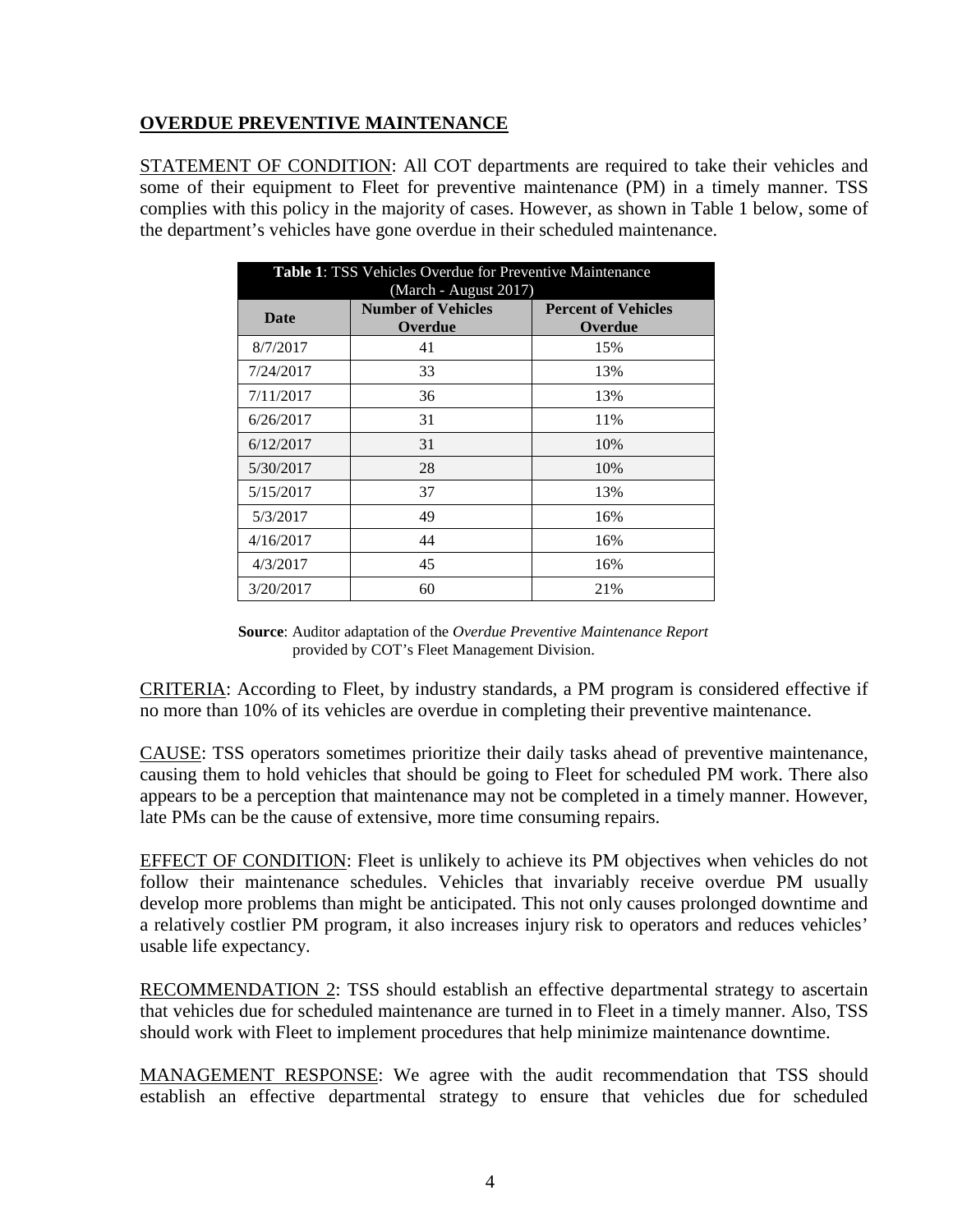maintenance are turned in to Fleet in a timely manner. And, that the department should work with Fleet to implement procedures that help minimize preventative maintenance downtimes.

TARGET IMPLEMENTATION DATE: Two senior team leaders are currently being established to assist in the management of the division's 177 staff members utilizing an inventory of 270 vehicles and equipment, which require regular preventative maintenance. One position was filled in October 2017 and the other will be posted in November 2017 and filled by January 2018. Enhanced enforce of timeliness of preventative maintenance will be in place by March 2018.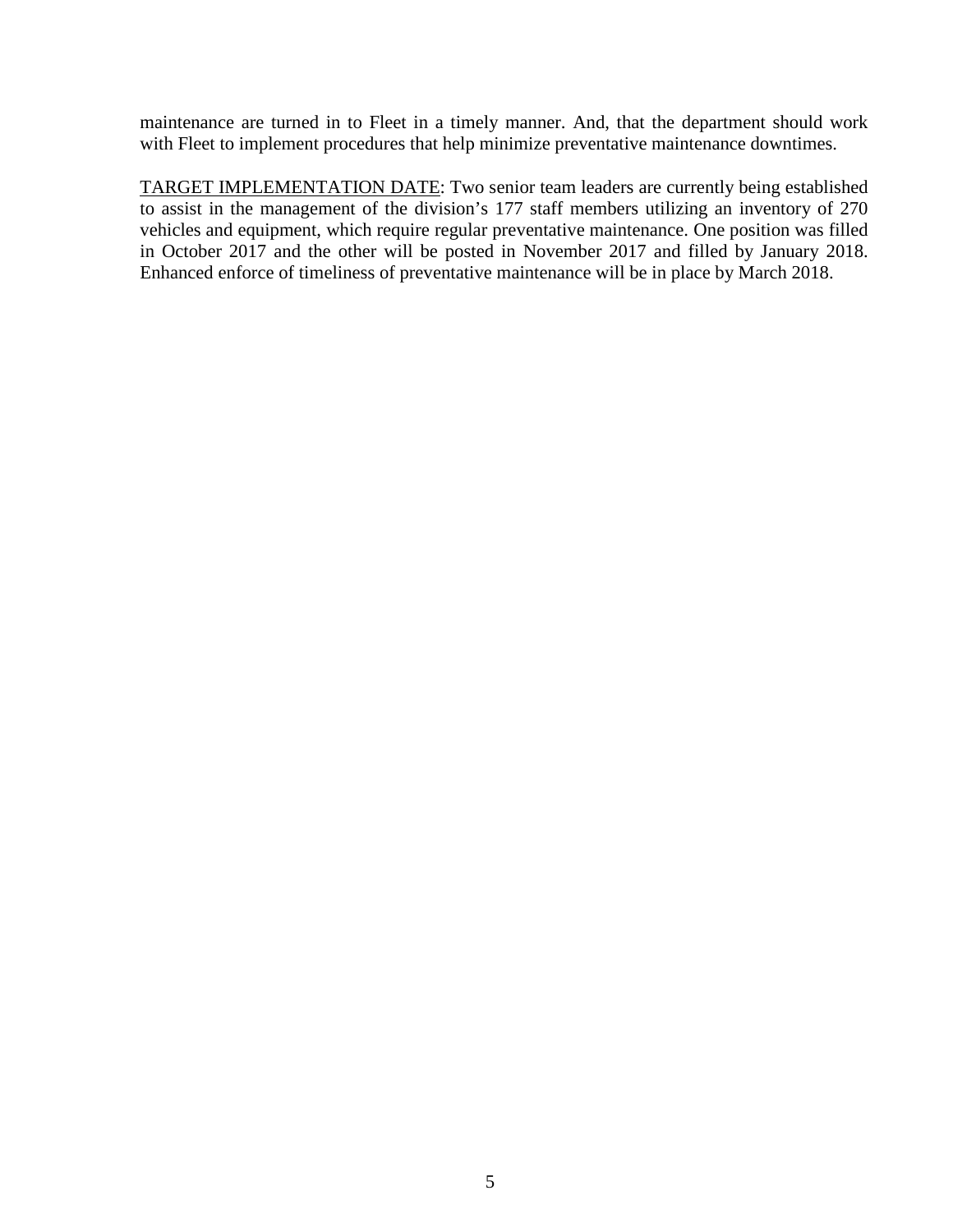# **VEHICLE AND EQUIPMENT INSPECTIONS**

STATEMENT OF CONDITION: Fleet and the Division of Risk Management in Human Resources have established, and provide, ongoing support for a Vehicle and Equipment Inspection Program (VEI). Its purpose is to proactively identify problems with all City vehicles and equipment and to undertake prescribed repairs. By so doing, injury or work stoppage due to faulty equipment may be avoided, downtime may be reduced, and the useful life of COT's motorized assets may be extended.

The VEI entails two main activities namely, daily inspections of motorized assets before use as well as regular review of inspection reports by supervisors or management. All inspections are to be reported on standard forms and signed off by the operator. Supervisor review is demonstrated by management sign-off on the inspection forms. This did not appear to be the case based on a few inspection reports we reviewed.<sup>[1](#page-8-0)</sup> We note however, that the policy on which the VEI guidelines or recommendations is based is still in draft form.

CRITERIA: In order to help better achieve VEI goals, management is required to undertake certain activities related to the program, including performing regular reviews of vehicle/equipment inspection reports.

CAUSE: According to TSS, on some days management performs unannounced inspections of all vehicles to evaluate performance with respect to the VEI. The impromptu nature of this activity motivates operators to try and always be compliant with inspection requirements. Emphasis on the yard inspections might contribute to management paying less attention to signing off on inspection records.

EFFECT OF CONDITION: Knowing that management does not often sign off on inspection records on the reports, some operators might not see the reason to continue producing them or to do the actual inspections themselves. This might result in the VEI failing to achieve its safety and preventive maintenance goals.

RECOMMENDATION 3: We recommend TSS Operations to consider the following:

- a) Work with Fleet as well as Risk Management Divisions to finalize the VEI policy.
- b) Fully enforce VEI Program requirements and implement measures to ascertain that supervisors sign off on all operators' inspection reports so that management review of vehicle and equipment inspections is demonstrable.

## MANAGEMENT RESPONSE: Agreed.

a) The VEI policy has been reviewed by TSS and implemented as a pilot project. TSS management agrees with the policy as written and adopted it as a standard operation procedure signed and approved by management.

<span id="page-8-0"></span><sup>&</sup>lt;sup>1</sup> Management provided us with six vehicle inspection reports and only two had supervisor signature.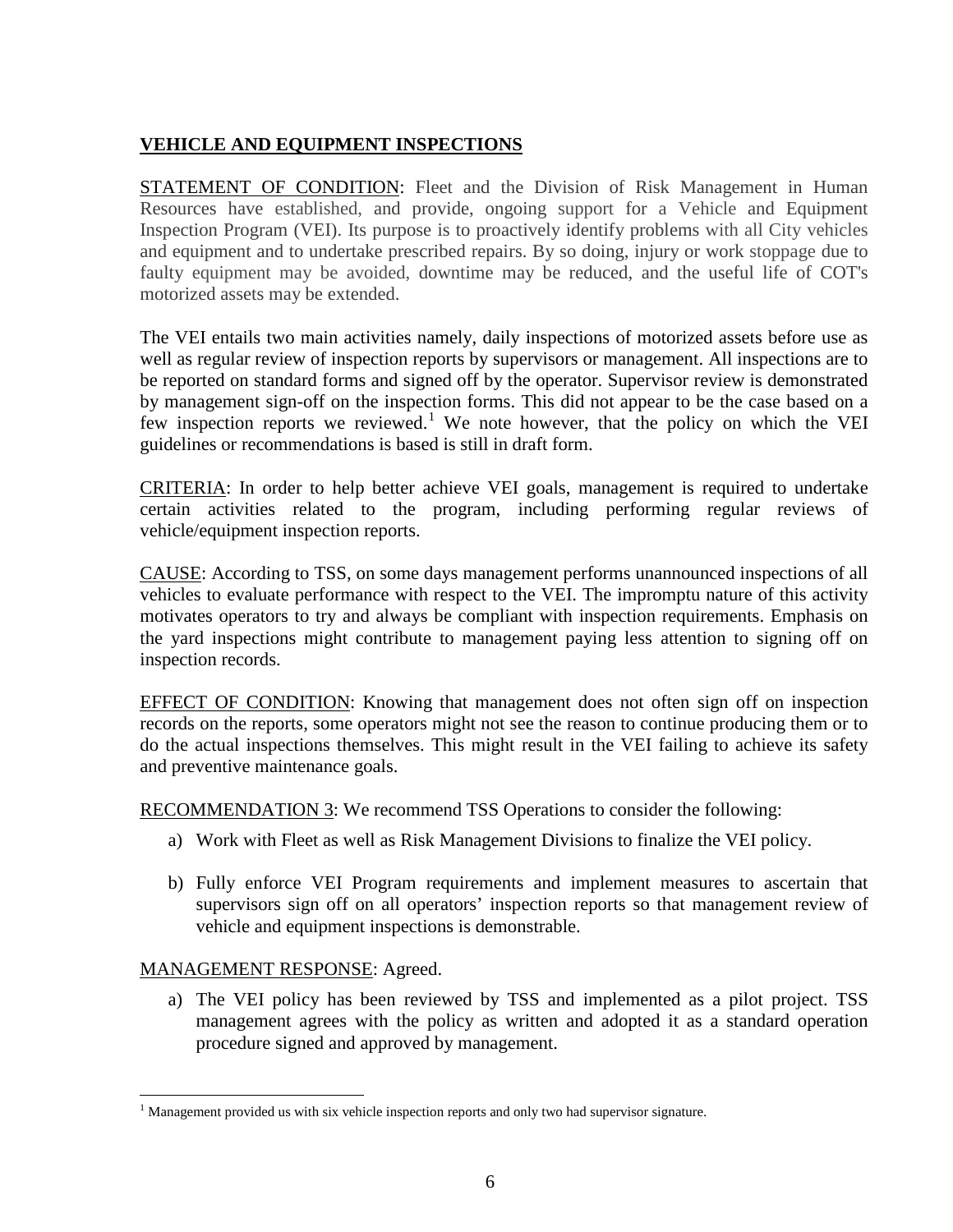b) TSS will enforce the policy and require supervision to inspect and sign off on all operator reports. The responsibility of enforcement will be delegated to the Stormwater and Transportation Senior Team Leaders and shall be monitored and reported upon periodically to management and all Team Leaders by the Vehicle and Equipment Team Leader.

TARGET IMPLEMENTATION DATE: March 2018.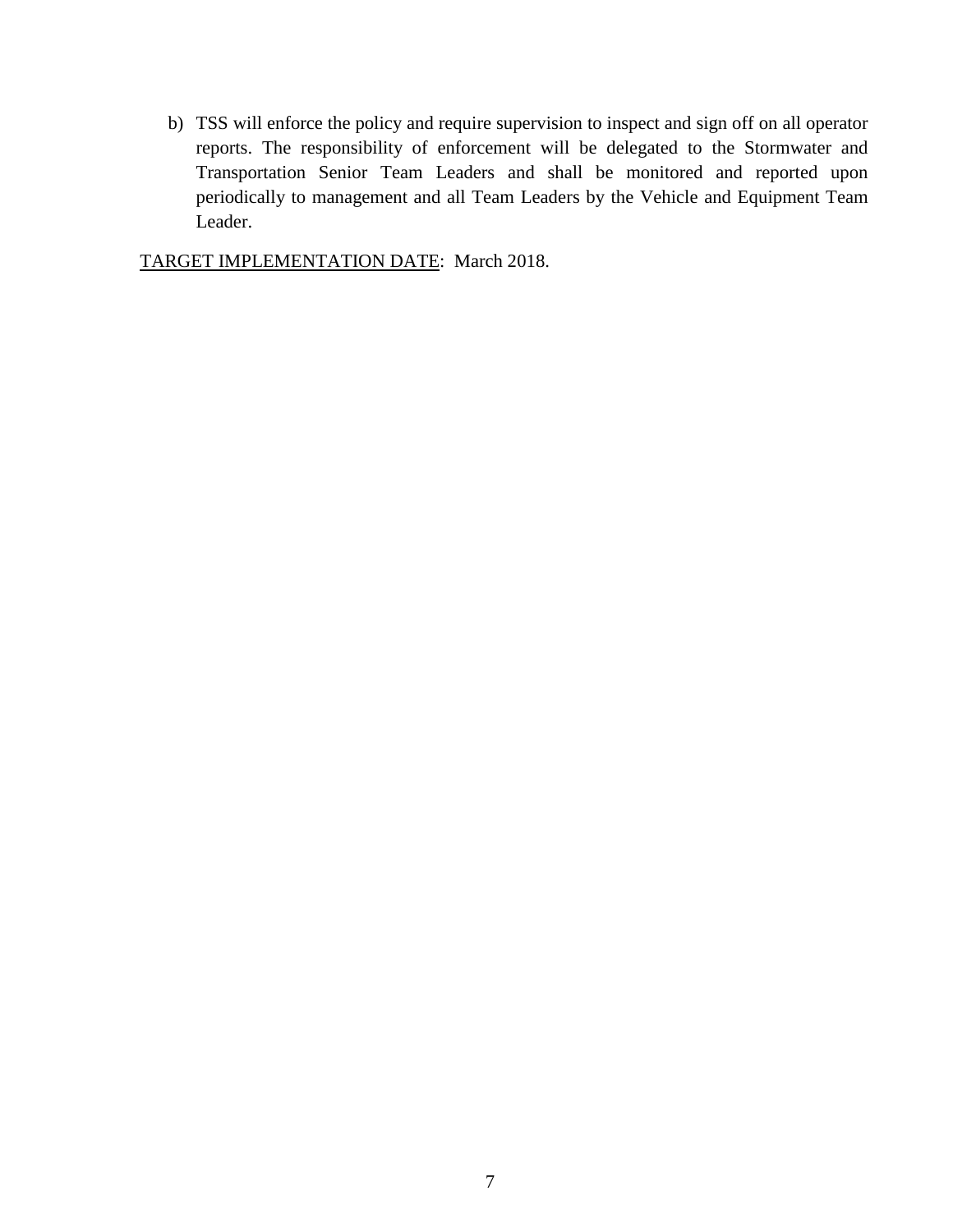# **SEGREGATION OF DUTIES**

STATEMENT OF CONDITION: P-Cards are used by COT departments and divisions to acquire what they need for their daily operations. Authorized department or division employees are issued Visa cards which they use to purchase appropriate goods and services. As of July 2017, TSS Operations Division had 18 such employees, one of whom had the added responsibility to perform p-card reconciliation for the division.

Purchasing financial records show that between October 1, 2014, and August 4, 2017, TSS Operations used the p-card to purchase goods and services worth \$782,101. Of that amount, the division's p-card reconciler was responsible for transactions worth \$15,622, of which \$15,319 was for purchases made in FY 2017.

CRITERIA: According to accounting best practice standards, effective internal controls require segregation of duties in the review and/or reconciliation of financial records. The principle of separation of duties is helpful not only to help reduce the risk of inappropriate purchases, but also to mitigate against inadvertent errors employees might make in their purchasing or reconciliation functions.

CAUSE: While the division requires management to approve all purchases, COT has not adopted a citywide policy on segregation of duty controls in p-card purchase and reconciliation functions. As such, TSS Operations does not have a separation of duty policy either.

EFFECT OF CONDITION: Without segregation of incompatible functions, the TSS Operations Division is vulnerable to inappropriate and/or wasteful spending. Also, the p-card can be used to purchase goods and/or services that do not serve a clear business purpose.

RECOMMENDATION 4: Management should consider implementing the following recommendations:

- a) Segregate purchasing and reconciliation responsibilities by reassigning the p-card that the reconciler currently has to another employee.
- b) Document a separation of duties policy so that incompatible functions like purchasing and reconciliation are not assigned to one individual.

MANAGEMENT RESPONSE: The COT has not adopted a citywide policy on segregation of duty controls in p-card purchase and reconciliation functions. However, TSS Operations has begun a process that reduces or eliminates any issues, without a separation of duty policy. That process is as follows:

- Two other employees are currently being trained to be p-card reconcilers, and they will be issued p-cards.
- There will be a total of three reconcilers that will rotate the work on periodic random bases.
- The Customer Service, Administrative Support and Procurement (CAP) Supervisor, and